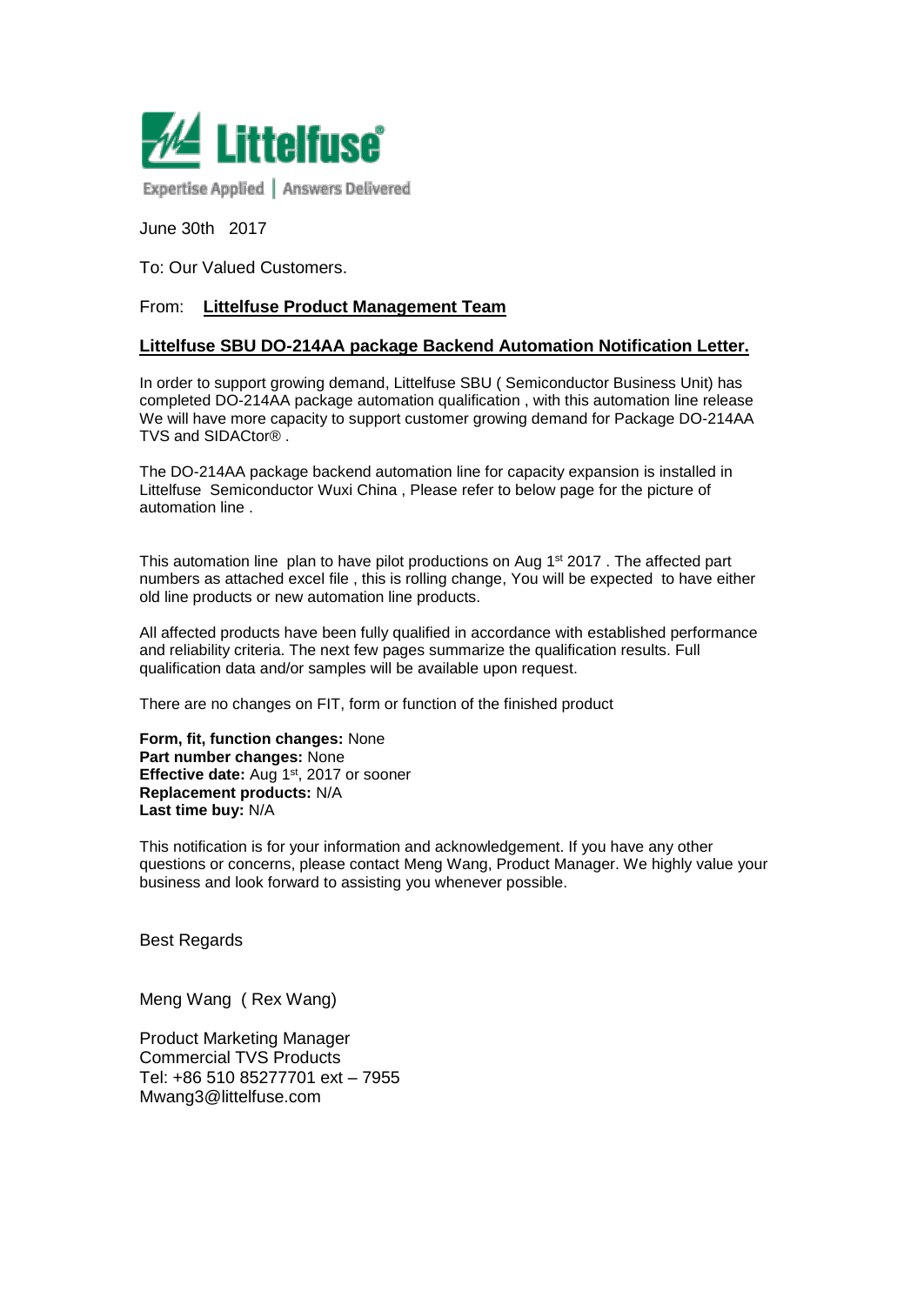Littelfuse, WX East 1# Zhen Fa 6 Road Shuo Fang Industrial Park Wuxi, Jiangsu 214142

## **Product Qualification Report**

To: Those who may concern From: Zhihui Chen ,Product Engineering, Littelfuse, Date: May 24<sup>th</sup>, 2017 -Subject: **Qualification Report for Littelfuse TVS/SIDACtor DO-214AA full Automation expanding**

Backend Assembly Automation Line Picture

# **Automation Assembly Process Flow**



### **Purpose:**

**This report is to inform the successful TVS/SIDACtor DO-214AA full automation expanding qualification test results**

### **1. Qualification Types ( Test Vehicle)**

| <b>Product</b><br>Package | <b>Product</b><br><b>Series</b> | <b>Representative</b><br><b>Test Sample</b><br><b>Part Numbers</b> | <b>Assembly</b><br><b>Location</b> |  |
|---------------------------|---------------------------------|--------------------------------------------------------------------|------------------------------------|--|
| <b>DO-214AA</b>           | <b>TVS</b>                      | P6SMB6.8CA                                                         |                                    |  |
|                           |                                 | P6SMB220A                                                          |                                    |  |
|                           |                                 | P6SMB510CA                                                         | Wuxi                               |  |
|                           |                                 | SACB5.0                                                            |                                    |  |
|                           | <b>SIDACtor</b>                 | P4500SCLHLRP                                                       |                                    |  |
|                           |                                 | P0080SCLRP                                                         |                                    |  |
|                           |                                 | P7002SCLRP                                                         |                                    |  |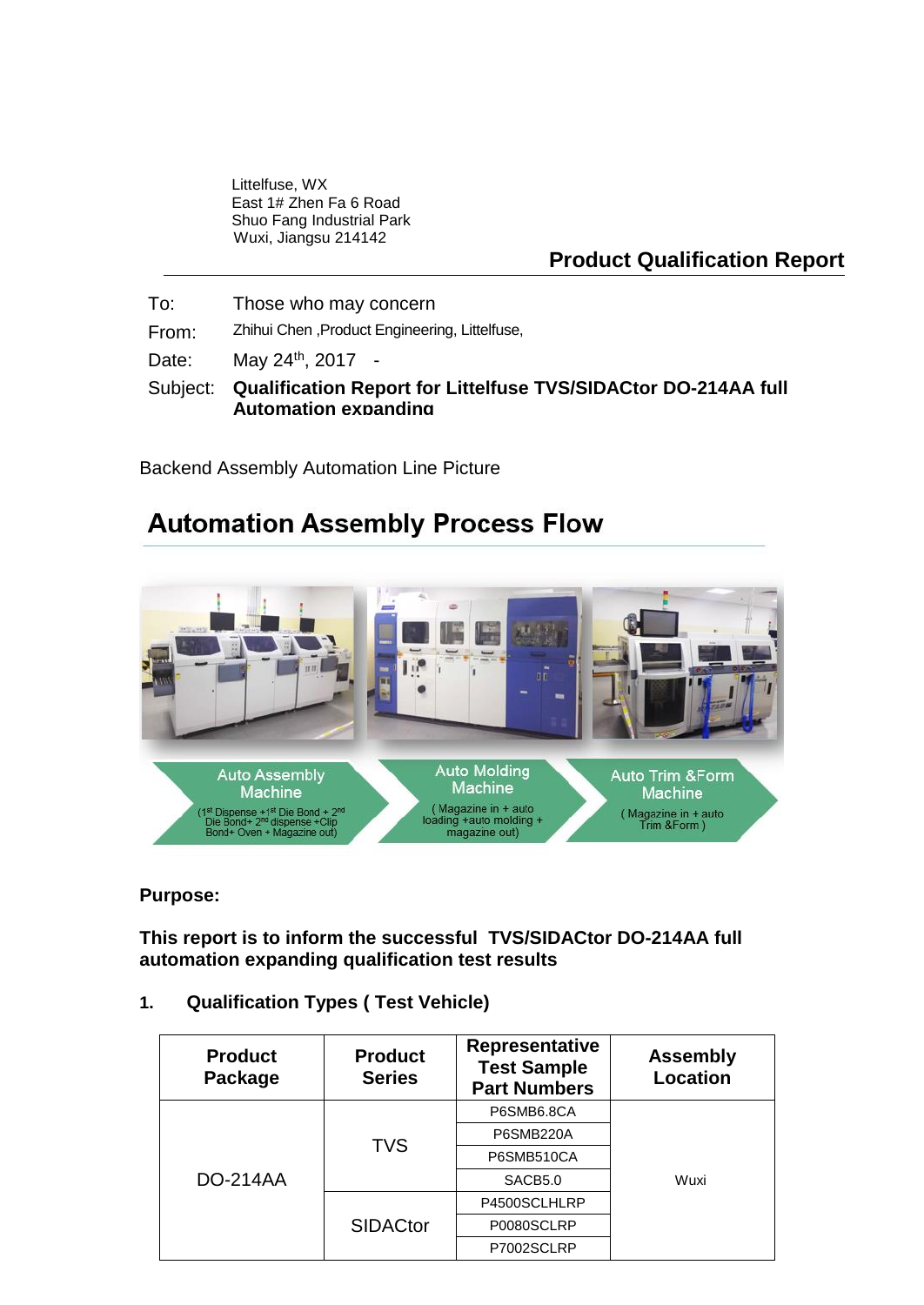# **2. Qualification Test Items and Result Summary:**

## **TVS result:**

| <b>Test</b><br>Category                                                                                                                                                                              | <b>Description</b> | Sample P/N | <b>Sample Qty</b> | Littelfuse<br>test Ref# | <b>Contents/Conditions</b>               | <b>Result</b><br><b>Summary</b> |
|------------------------------------------------------------------------------------------------------------------------------------------------------------------------------------------------------|--------------------|------------|-------------------|-------------------------|------------------------------------------|---------------------------------|
|                                                                                                                                                                                                      |                    | P6SMB6.8CA | 207               | 95226                   |                                          | 100% meet<br>published<br>spec. |
| Electrical<br>Parametric<br>Parameters<br><b>Test</b><br>Surge IPP<br>test<br>out Test<br>Pre-condition<br>(PC)<br>DC Blocking<br>(HTRB)<br>Reliability<br><b>RSH</b><br>Test<br>Humidity<br>(H3TRB) |                    | P6SMB220A  | 207               | 95228                   | VBR, IR                                  |                                 |
|                                                                                                                                                                                                      |                    | P6SMB510CA | 207               | 95232                   |                                          |                                 |
|                                                                                                                                                                                                      |                    | SACB5.0    | 207               | 95236                   |                                          |                                 |
|                                                                                                                                                                                                      |                    | P6SMB6.8CA | 10                | 95226                   |                                          |                                 |
| 8*20us Surge out<br>10*1000us Surge<br>Biased Temp &                                                                                                                                                 | P6SMB220A          | 10         | 95228             | +/- 1 hit, at rated IPP | 100%<br>passing at                       |                                 |
|                                                                                                                                                                                                      |                    | P6SMB510CA | 10                | 95232                   |                                          | Rated IPP                       |
|                                                                                                                                                                                                      | SACB5.0            | 10         | 95236             |                         |                                          |                                 |
|                                                                                                                                                                                                      | P6SMB6.8CA         | 10         | 95226             |                         |                                          |                                 |
|                                                                                                                                                                                                      |                    | P6SMB220A  | 10                | 95228                   | $+/-$ 1 hit, at rated IPP                | 100%<br>passing at<br>Rated IPP |
|                                                                                                                                                                                                      |                    | P6SMB510CA | 10                | 95232                   |                                          |                                 |
|                                                                                                                                                                                                      |                    | SACB5.0    | 10                | 95236                   |                                          |                                 |
|                                                                                                                                                                                                      |                    | P6SMB6.8CA | 80                | 95224                   |                                          | 0 failure                       |
|                                                                                                                                                                                                      |                    | P6SMB220A  | 80                | 95227                   | SMD qualification parts                  |                                 |
|                                                                                                                                                                                                      |                    | P6SMB510CA | 80                | 95230                   | for TC, H3TRB                            |                                 |
|                                                                                                                                                                                                      |                    | SACB5.0    | 80                | 95235                   |                                          |                                 |
|                                                                                                                                                                                                      |                    | P6SMB6.8CA | 77                | 95224                   |                                          |                                 |
|                                                                                                                                                                                                      | <b>P6SMB220A</b>   | 77         | 95227             | 150°C, DC bias=100%     | 0 failure at<br>1008hrs                  |                                 |
|                                                                                                                                                                                                      | P6SMB510CA         | 77         | 95230             | of VR spec              |                                          |                                 |
|                                                                                                                                                                                                      | SACB5.0            | 77         | 95235             |                         |                                          |                                 |
|                                                                                                                                                                                                      | P6SMB6.8CA         | 30         | 95224             |                         |                                          |                                 |
|                                                                                                                                                                                                      |                    | P6SMB220A  | 30                | 95227                   | 260C,10s                                 | 0 failure                       |
|                                                                                                                                                                                                      |                    | P6SMB510CA | 30                | 95230                   |                                          |                                 |
|                                                                                                                                                                                                      |                    | SACB5.0    | 30                | 95235                   |                                          |                                 |
|                                                                                                                                                                                                      |                    | P6SMB6.8CA | 40                | 95224                   |                                          | 0 failure at<br>1008hrs         |
|                                                                                                                                                                                                      |                    | P6SMB220A  | 40                | 95227                   | 85°C, 85%, RH DC<br>bias=100% of VR spec |                                 |
|                                                                                                                                                                                                      |                    | P6SMB510CA | 40                | 95230                   |                                          |                                 |
|                                                                                                                                                                                                      |                    | SACB5.0    | 40                | 95235                   |                                          |                                 |
|                                                                                                                                                                                                      |                    | P6SMB6.8CA | 40                | 95224                   |                                          | 0 failure at<br>1008hrs         |
|                                                                                                                                                                                                      | Temp Cycle         | P6SMB220A  | 40                | 95227                   | -55°C&150°C (air to air)                 |                                 |
|                                                                                                                                                                                                      |                    | P6SMB510CA | 40                | 95230                   |                                          |                                 |
|                                                                                                                                                                                                      |                    | SACB5.0    | 40                | 95235                   |                                          |                                 |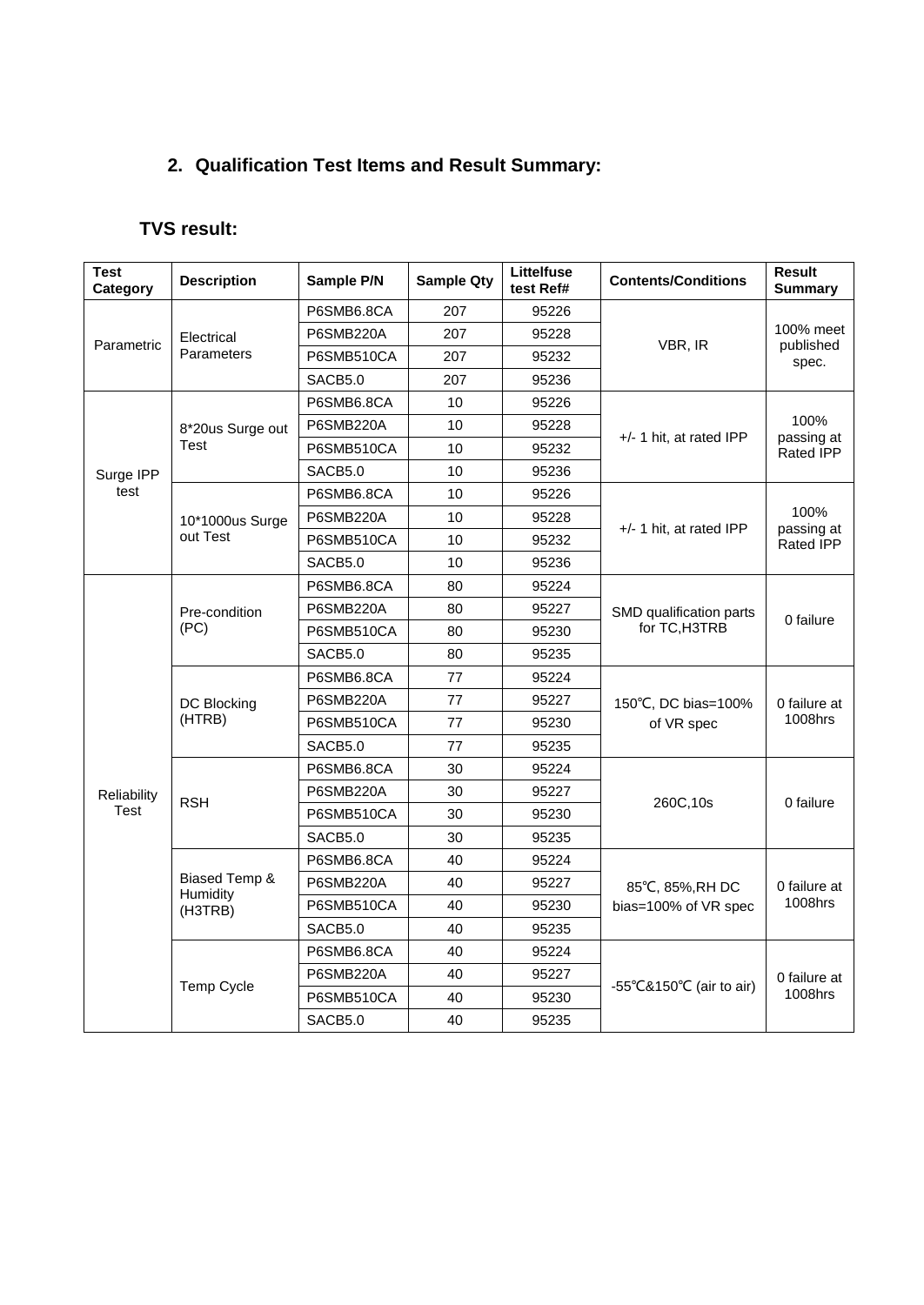## **SIDACtor result:**

| <b>Test</b><br>Category                                   | <b>Description</b>       | Sample P/N   | <b>Sample</b><br>Qty | Littelfuse<br>test Ref#                  | <b>Contents/Conditions</b>                                         | <b>Result</b><br>summary               |
|-----------------------------------------------------------|--------------------------|--------------|----------------------|------------------------------------------|--------------------------------------------------------------------|----------------------------------------|
| Electrical<br>Parametric<br>Parameters                    |                          | P4500SCLHLRP | 247                  | 95245                                    |                                                                    | Meet                                   |
|                                                           | P0080SCLRP               | 247          | 95247                | Vdrm, IH, VT                             | datasheet<br>spec                                                  |                                        |
|                                                           | P7002SCLRP               | 247          | 95252                |                                          |                                                                    |                                        |
| Surge out                                                 | P4500SCLHLRP             | 10           | 95245                | $+/-$ hit, from rated                    | 100%                                                               |                                        |
|                                                           | $8*20us$                 | P0080SCLRP   | 10                   | 95247                                    | lpp,0.1lpp step                                                    | passing at<br><b>Rated IPP</b>         |
|                                                           |                          | P7002SCLRP   | 10                   | 95252                                    |                                                                    |                                        |
|                                                           | Surge out                | P4500SCLHLRP | 10                   | 95245                                    | +/- hit, from rated                                                | 100%<br>passing at<br>Rated IPP        |
| Surge out                                                 | 10*700us                 | P0080SCLRP   | 10                   | 95247                                    | lpp,0.1lpp step                                                    |                                        |
|                                                           |                          | P7002SCLRP   | 10                   | 95252                                    |                                                                    |                                        |
|                                                           | Surge out                | P4500SCLHLRP | 10                   | 95245                                    | +/- hit, from rated                                                | 100%<br>passing at<br><b>Rated IPP</b> |
|                                                           | 10*1000us                | P0080SCLRP   | 10                   | 95247                                    | lpp, 0.1lpp step                                                   |                                        |
|                                                           |                          | P7002SCLRP   | 10                   | 95252                                    |                                                                    |                                        |
|                                                           |                          | P4500SCLHLRP | 10                   | 95245                                    |                                                                    | Meet<br>datasheet<br>spec              |
| <b>VS</b>                                                 | VS,100V/S                | P0080SCLRP   | 10                   | 95247                                    | 100V/us                                                            |                                        |
|                                                           |                          | P7002SCLRP   | 10                   | 95252                                    |                                                                    |                                        |
|                                                           |                          | P4500SCLHLRP | 80                   | 95244                                    |                                                                    |                                        |
| Pre-condition<br>(PC)                                     | P0080SCLRP               | 80           | 95246                | SMD qualification parts<br>for TC, H3TRB | 0 failure                                                          |                                        |
|                                                           |                          | P7002SCLRP   | 80                   | 95251                                    |                                                                    |                                        |
|                                                           |                          | P4500SCLHLRP | 77                   | 95244                                    | 125°C, 24h at +/-                                                  | 0 failure at<br>1008hrs                |
|                                                           | DC/AC Blocking<br>(HTRB) | P0080SCLRP   | 77                   | 95246                                    | 80%Vdrm, AC blocking<br>test with AC peak 80%                      |                                        |
|                                                           | P7002SCLRP               | 77           | 95251                | Vdrm 168/504/1008h                       |                                                                    |                                        |
|                                                           |                          | P4500SCLHLRP | 40                   | 95244                                    | -55 $°C$                                                           |                                        |
| Temperature<br>Reliability<br>Cycling (TC)<br><b>Test</b> | P0080SCLRP               | 40           | 95246                |                                          | 0 failure at<br>1000Cycle                                          |                                        |
|                                                           | P7002SCLRP               | 40           | 95251                | $-+150^{\circ}$ C,1000cycles             |                                                                    |                                        |
| <b>HTSL</b>                                               |                          | P4500SCLHLRP | 40                   | 95244                                    |                                                                    | 0 failure at<br>1008hrs                |
|                                                           |                          | P0080SCLRP   | 40                   | 95246                                    | 168/504/1008h at<br>$Tj=150C$                                      |                                        |
|                                                           |                          | P7002SCLRP   | 40                   | 95251                                    |                                                                    |                                        |
|                                                           | H3TRB                    | P4500SCLHLRP | 40                   | 95244                                    | 168/504/1008h at<br>Tj=85C/85% RH with<br>device reverse biased at | 0 failure at<br>1008hrs                |
|                                                           |                          | P0080SCLRP   | 40                   | 95246                                    | 80% VDRM and not                                                   |                                        |
|                                                           |                          | P7002SCLRP   | 40                   | 95251                                    | exceed 52V                                                         |                                        |